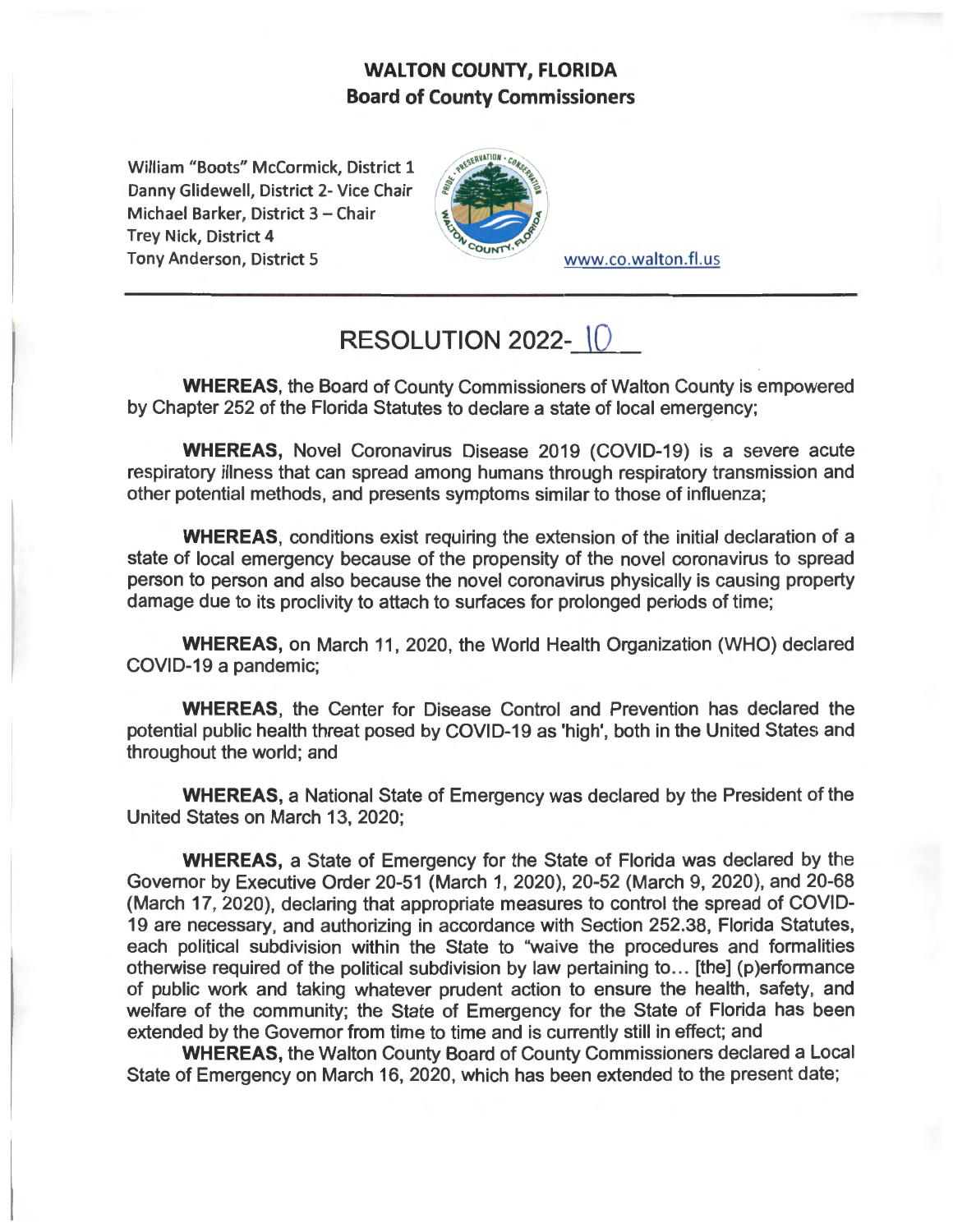**WHEREAS,** since the declaration of a State of Emergency for the State of Florida on March 1, 2020, the Governor has found it necessary and appropriate to issue additional Executive Orders to slow the spread of COVID-19, and has modified existing restrictions to implement a phased reopening process, and has provided parameters for the conduct of permitted business operations, directed compliance with health and safety practices as established by the Centers for Disease Control and Prevention (CDC), and elaborated other restrictions and modifications to previous orders; and

**WHEREAS,** the Walton County Board of County Commissioners further finds and determines that the COVID-19 pandemic is a fluid emergency situation which may require loosening or tightening restrictions based on the number of cases, hospitalizations, rates of infection, and limited resources of the County, Emergency Medical Personnel, Walton County Sheriffs Office, Florida Department of Health, and area medical providers;

**WHEREAS,** it is the duty of Walton County to take protective measures - including activation of the emergency operation center, procurement of personal protective equipment, consequence management, and similar activities to support the public health and safety of the community;

**WHEREAS,** Walton County is encountering an impending serious threat to the health of the residents and visitors of Walton County;

**WHEREAS,** Walton County began implementing preparations to address the serious public health threat on January 31, 2020;

**WHEREAS,** certain specialized equipment and personnel may be required to adequately respond to the needs of its citizens;

**WHEREAS,** other measures may have to be taken in order to mitigate the potential for causing further threatening conditions within the County;

**WHEREAS,** it is necessary and appropriate to take action to ensure that COVID-19 remains controlled, and that residents and visitors in Florida remain safe and secure;

**WHEREAS,** the Board of County Commissioners of Walton County resolves that it is necessary to declare a state of emergency from 2:30pm (C.D.T.) February 8, 2022 and ending on February 15, 2022, at 2:30pm (C.D.T.) because the County will be impacted to such an extent that resources from the State will be needed to assist with the emergency response and recovery, and the County also needs all the powers available to a County under a State of Emergency declaration.

**NOW, THEREFORE, BE IT RESOLVED** that the Board of County Commissioners of Walton County, Florida, does hereby proclaim: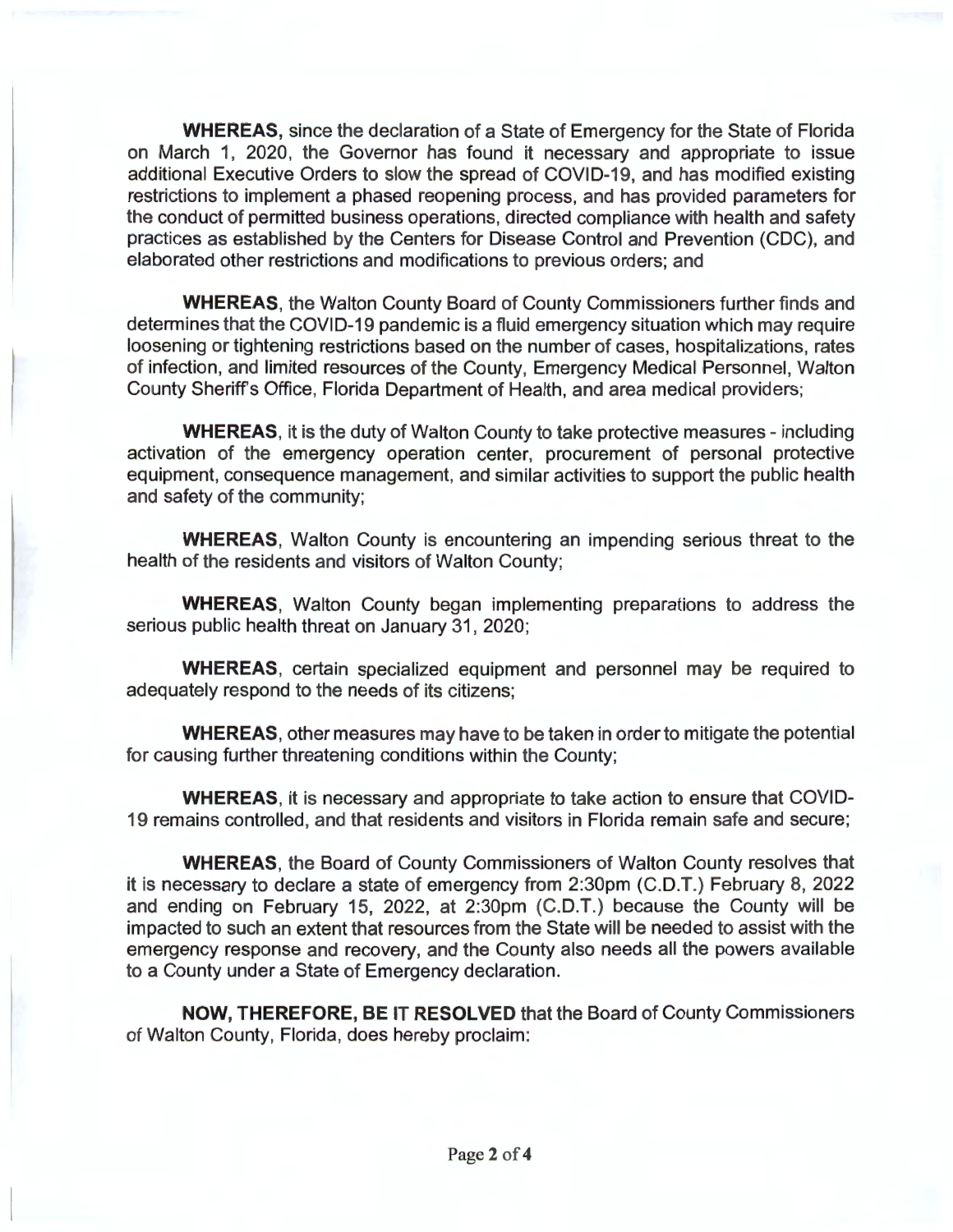- 1. That a local state of emergency exists in Walton County, Florida, from 2:30pm (C.D.T.) February 8, 2022, and ending on February 15, 2022, at 2:30pm (C.D.T.) due to the global COVID-19 pandemic;
- 2. That the Board of County Commissioners of Walton County, Florida, hereby enlists the aid of the Honorable Governor of the State of Florida, the State Cabinet, and our Federal Representatives in Washington, D.C., for assistance in its time of need; and
- 3. That pursuant to Section 252.38(3), Florida Statutes (2019), during this State of Emergency, the Walton County Board of County Commissioners hereby waives the procedures and formalities otherwise required of Walton County by law pertaining to:
	- a. Performance of public works, and taking whatever prudent action is necessary to ensure the health, safety, and welfare of the community;
	- b. Entering into contracts;
	- c. Incurring obligations;
	- d. Employment of permanent and temporary workers;
	- e. Utilization of volunteer workers;
	- f. Rental of equipment;
	- g. Acquisition and distribution, with or without compensation, of supplies, materials, and facilities; and
	- h. Appropriation and expenditure of public funds,

to the extent necessary to carry out County functions necessary to ensure the health, safety, and welfare of the community and to protect lives and property.

- 4. A violation of this Emergency Declaration shall constitute a criminal offense and shall be punishable as provided in Section 252.50, Florida Statutes;
- 5. This Emergency Declaration shall supersede all inconsistent or conflicting Ordinances, Resolutions or Declarations;
- 6. If any portion of this Emergency Declaration is determined by any Court to be invalid, the invalid portion shall be stricken, and such striking shall not affect the validity of the remainder of this Emergency Declaration. If any Court determines that this Emergency Declaration, or any portion hereof, cannot be legally applied to any individual(s), group(s), entity(ies), property(ies), or circumstance(s), such determination shall not affect the applicability hereof to any other individual, group, entity, property, or circumstance;
- 7. That this local State of Emergency shall exist and remain in effect from 2:30pm (C.D.T.), February 8, 2022 to February 15, 2022, at 2:30pm (C.D.T.) and may be extended and/or modified as provided by law.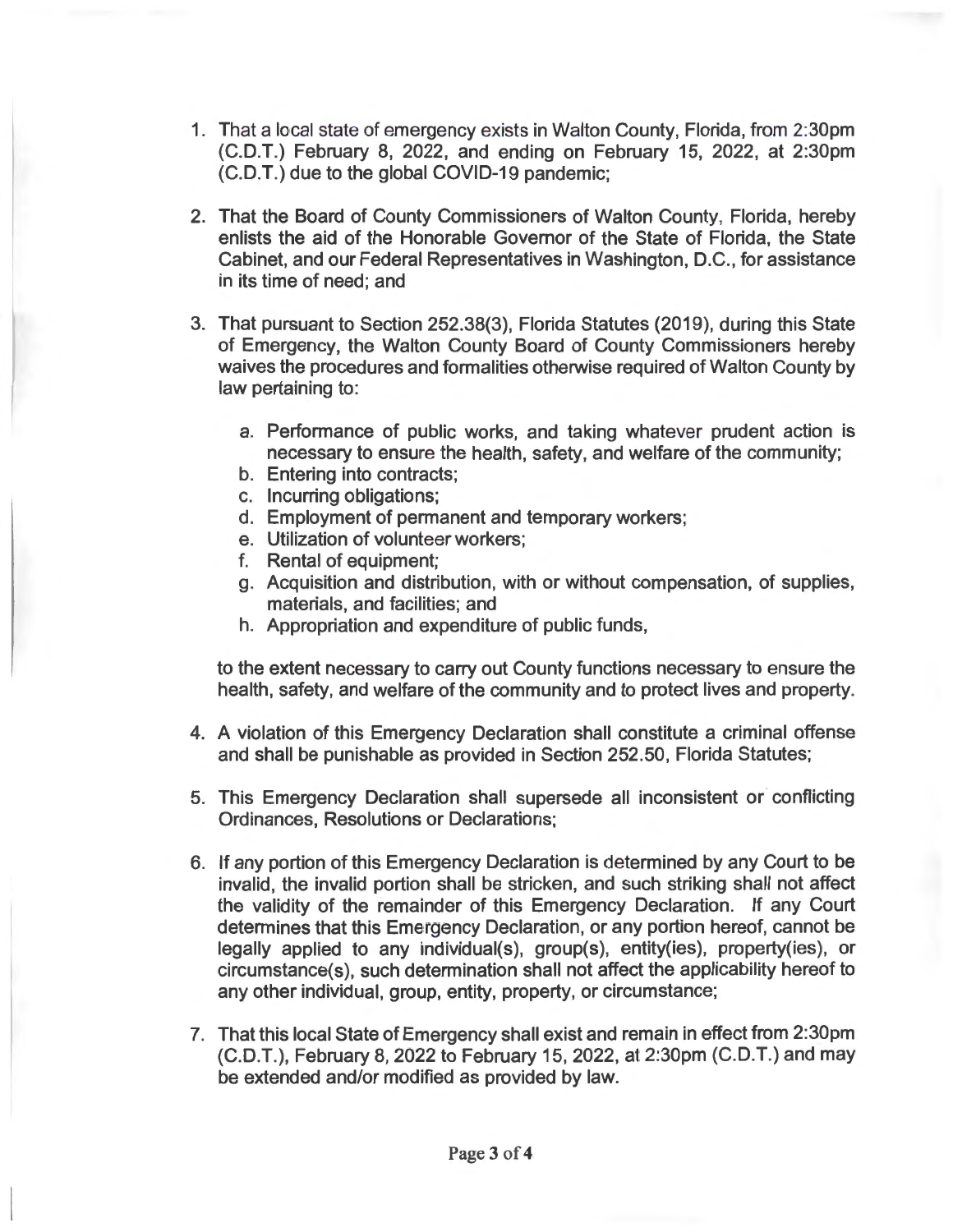**DONE AND ORDERED** this 8<sup>th</sup> day of February, 2022.

## ATTEST:

**Michael Barker,** Chair WALTON COUNTY BOARD OF COUNTY COMMISSIONERS, (or his designee authorized pursuant to Walton County's Emergency Management Plan)

Alex Alford, Clerk of Circuit Court And County Comptroller